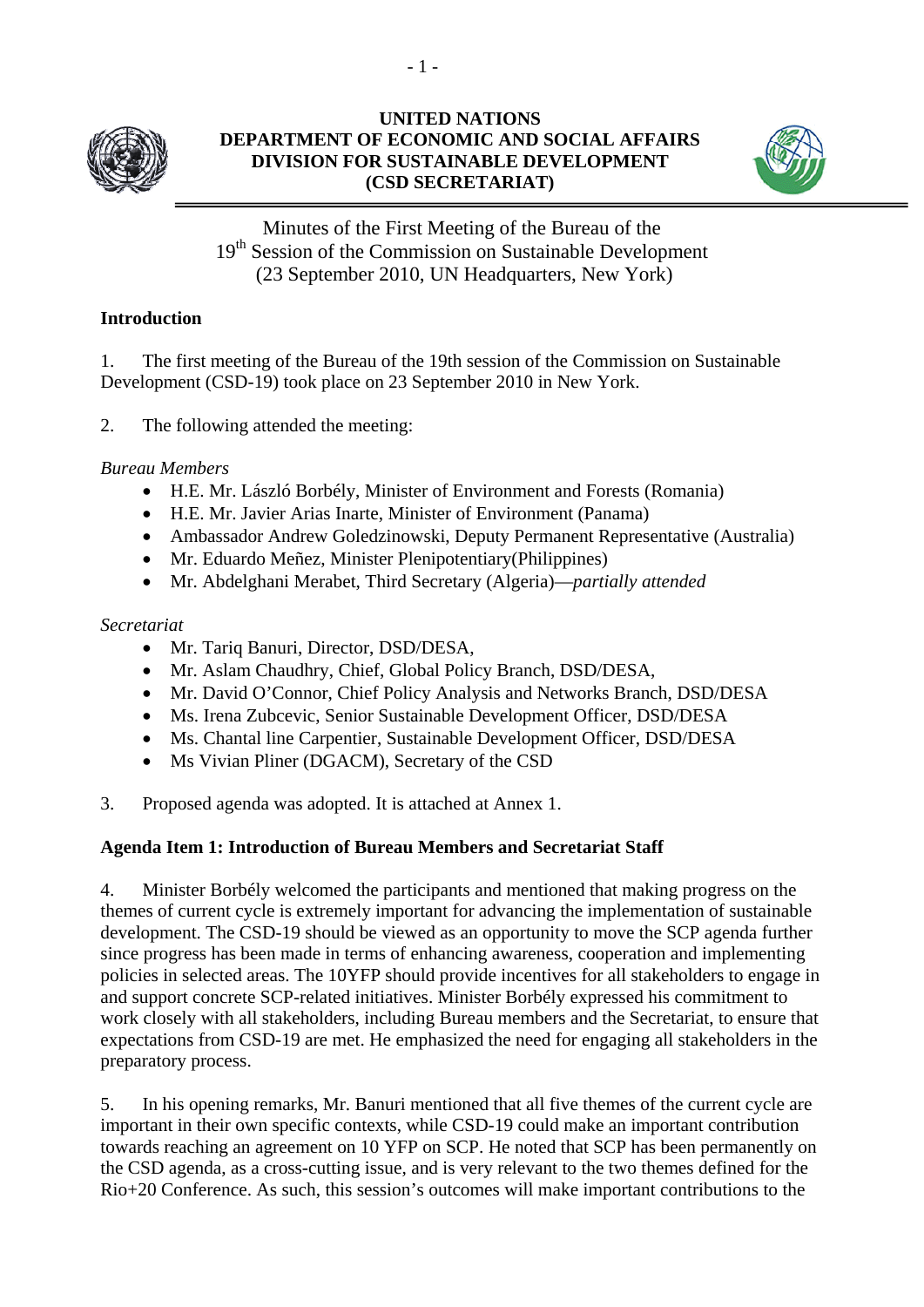preparatory process of Rio+20 conference. While briefing about key innovations introduced in the organization of work of CSD over the last two years, specific mention was made of the initiative aimed at establishing a Task Force for accelerating the implementation of CSD decisions. This initiative being developed in partnership with the Chair/Bureau of CSD-17 will ensure mainstreaming of CSD decisions in national development policies and plans.

6. At the invitation of the Chair, other members of the Bureau introduced themselves and made short remarks.

- Minister Arias mentioned three priorities for Panama in relation to the themes of the current cycle, namely mining, waste management and transport. He mentioned that recently large quantities of copper and gold were found in Panama and the Government is examining best possible ways for sustainable mining of these resources. The meeting was also informed about the actions being undertaken for management of waste, as well as about the status of building the first subway in Panama.
- Ambassador Goledzinowski stated that Australia has long been at the forefront of sustainable development. More recently, Australia's foreign minister Mr. Kevin Rudd has been nominated as a member of the Secretary-General's High-Level Panel on Global Sustainability. Noting that mining is an important issue for Australia, it was mentioned that some big Australian mining companies are providing assistance to many African countries in the development and management of their mineral resources. Development assistance provided by Australia to developing countries has doubled in the last five years, and this trend is expected to continue.
- Mr. Meñez informed about the success achieved by the Philippines in the area of sustainable development by adopting good legislation that led to the establishment of a National Council for Sustainable Development. The legislation also provided framework for the Government and the civil society to work together on sustainable development issues. The need to share the results of Bureau meetings by Bureau members with their respective regional groups was underscored. The Asia-Pacific meeting to be held next week was noted to be yet another opportunity for the region to share their experiences in the area of sustainable development.
- Mr. Merabet said that chemicals and mining are two important issues for his country as well as for the region. In Algeria, the Ministry of Environment has the lead responsibility for sustainable development, but a Division within the Ministry of Foreign Affairs also deals with the sustainable development issues within the context of international relations. To make progress in themes of the current cycle, Africa being the poorest continent will need assistance from the global community.

7. Following the introduction of Bureau members, the Secretariat staff introduced themselves including their specific responsibilities with regard to CSD-19.

### **Agenda Item 2: Updates by the Secretariat**

 8. *General briefing about the CSD process*: Mr. Chaudhry briefed the meeting about the workflow leading to IPM and CSD-19 and presented an account of activities that will be undertaken. The CSD-19 being a policy session will result in two reports: (i) Report of IPM consisting of Chair's negotiating text, and (ii) Report of CSD-19 containing*, inter-alia,* policy options and practical measures for the thematic cycle adopted by the Commission. Several inputs will contribute to the discussions of IPM, namely: (i) Secretary-General's reports, (ii)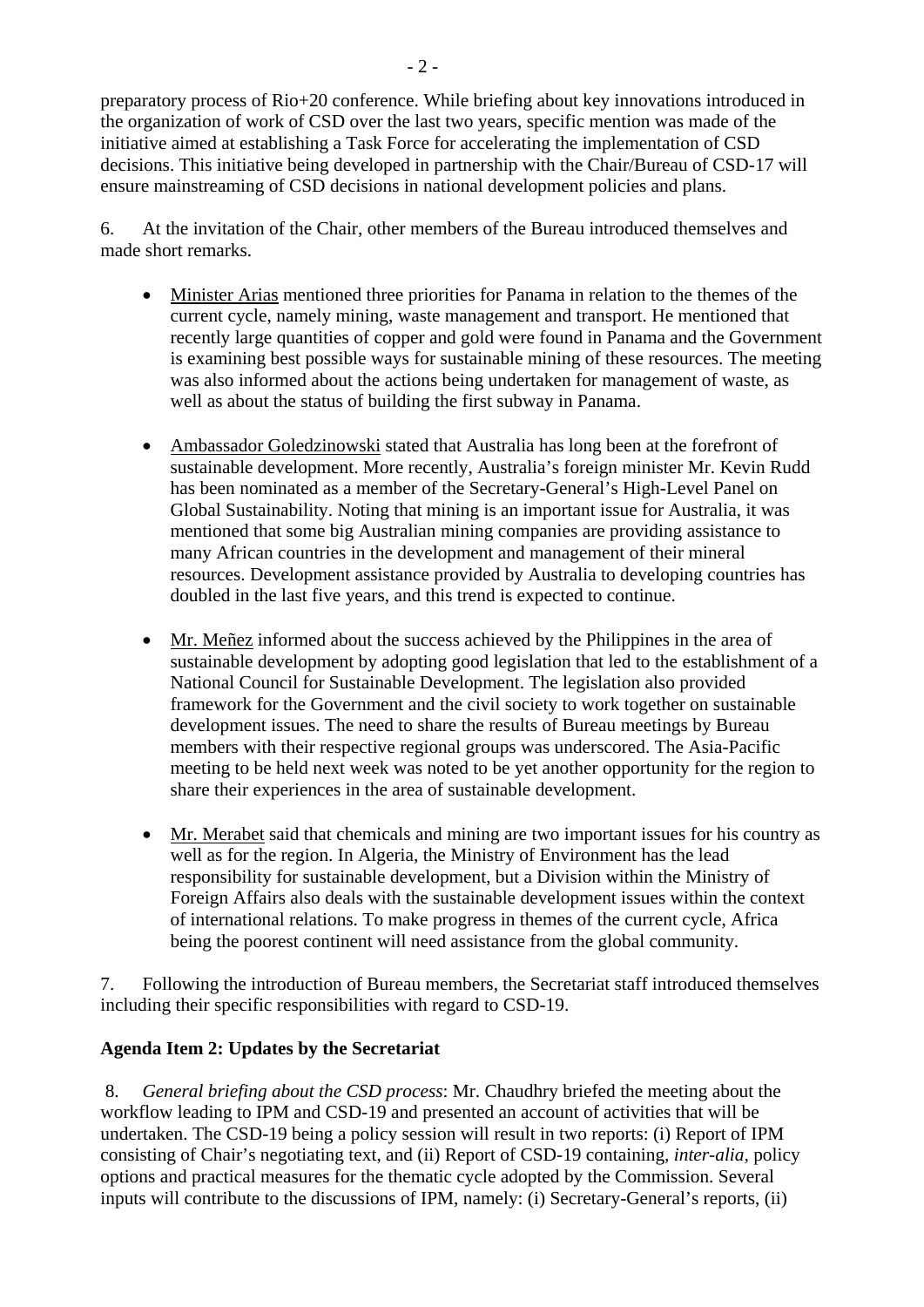background papers to be provided by the UN system entities and Major groups as well as outcomes of expert group meetings, (iii) reports of intersessional meetings, (iv) national reports, and (v) reports of last year's regional implementation meetings.

9. *Preparation of the Secretary-General's reports: status and process:* Secretary General's reports serve as part of the official documentation prepared to support Commission's proceedings. The process for preparing these reports has already been started and progressing satisfactorily. The outlines were prepared and shared with the relevant UN agencies and Major Groups to solicit inputs. Member States were also requested to share experiences about case studies on best practices and lessons learned. Advanced copies of the reports will be posted on the CSD website towards the end of December 2010.

10. *Other documentation and background material:* In addition to the SG reports, documentation such as reports of expert group meetings, major groups and intersessional meetings will be made available to facilitate proceedings of the IPM. The Chair suggested that list of all documentation to be produced during the preparatory process be prepared.

11. *Programme of intersessional meetings:* The Bureau was informed about the calendar of intersessional meetings scheduled to take place as part of the preparatory process. In the area of waste management, three meetings will take place—one each in Malaysia (4-6 October 2010), Japan (January 2011), and Morocco (25-26 November 2010). An Expert Group Meeting to be held in, Santiago, Chile on  $10 - 11$  November 2010 will discuss policy options in the area of transport. The Bureau was informed about alternative options currently under consideration for the SCP intersessional meeting.

12. Given the importance of SCP theme for the current cycle and beyond and urgency to hold an intersessional meeting prior to the IPM, Minister Arias offered to host this meeting in Panama in mid-January 2011. This offer was accepted with gratitude by the Chair and other Bureau members. The Secretariat will follow up with Minister Arias's office to work out further logistical and organizational details.The Chair indicated his intention to attend the SCP meeting in Panama. Should schedule permit he also expressed willingness to attend the waste management meeting in Japan. The Chair encouraged Bureau members to attend the different intersessional meetings planed. Mr. Meñez expressed his interest in attending the transport meeting in Santiago, Chile.

# **Agenda item 3: Organization of Work for IPM and CSD-19**

13. *Organization of work for IPM and CSD-19 (See Annexes 2 and 3):* While briefing about the main features of the organization of work for IPM, the meeting was informed that equal time has been allocated to each thematic session which will start with the introduction of the SG report, followed by a short documentary and panel discussion before moving on to an interactive dialogue. A preliminary list of panellists was shared with the Bureau. The Chair emphasized the importance of selecting a balanced panel of experts in terms of views expressed and geographic representation. He also noted that consideration should be given in terms of allocating sufficient time for interventions from the floor. . Also, a preliminary draft organization of work for CSD-19 main session was shared with the Bureau, and this was reported to be work in progress.

14. The Bureau members will share the draft organization of work with their respective regional groups and provide feedback in the next Bureau meeting. The present drafts may however be posted on the CSD website as *provisional* for purposes of general information*.*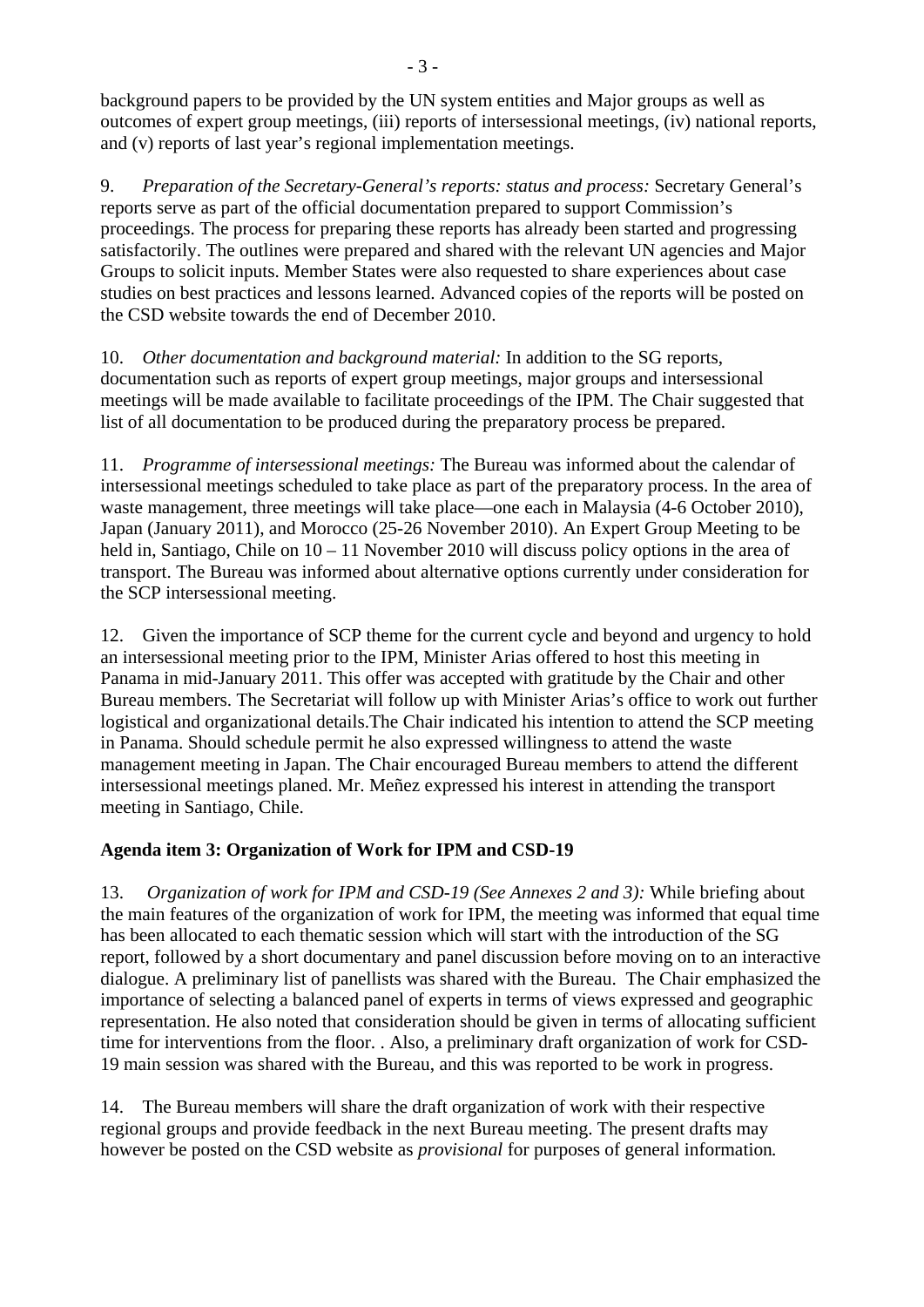15. The Bureau was informed about two possible innovations that might be introduced in the organization of work of CSD-19. First, an intersessional meeting/seminar for the delegates of the  $2<sup>nd</sup>$  committee in between the IPM and CSD-19 is being planned with the objective to enhance their understanding about the policy options and practical measures to be negotiated during the main session (Chair's summary of IPM will serve as the reference document). Second, to save time which otherwise will be consumed in the *first* reading of the Chair's draft negotiating text, possibility of seeking advanced comments prior to the start of main session will be examined. This will mean that the main session could start with the compilation text already in place.

16. The Bureau Members agreed to their division of work and responsibilities as follows: Panama (Rapporteur), Australia (Partnerships), Philippines (Major Groups), and Algeria (Learning Center). Thematic responsibilities will be discussed and agreed in the next meeting.

17. *Chair's negotiating text:* The Chair expressed his commitment to produce a balanced draft negotiating text, but fully reflecting the views of the Member States expressed during the meeting. To this end, he was assured of all necessary technical support by the Bureau members and the Secretariat.

### **Agenda item 4: Other Business**

18. *Future schedule of Bureau meetings*: The Bureau of CSD-18 will be invited to the next Bureau meeting that will take place in November in New York. The Chair of CSD-18 will also be invited to the SCP intersessional meeting in Panama. The last two Bureau meetings will take place as follows: on 27 February 2011 just before the IPM, and on 1 May 2011 prior to the CSD-19 main session. If needed, an additional meeting could be scheduled sometimes in January/February 2011.

19. *Resource mobilization*: Mr. Banuri informed the Bureau that contributions to the CSD Trust Fund have almost been negligible. On the other hand, demand for resources is high during the policy session because Commission convenes twice—one time for the IPM and the second time for the main session. The CSD-19 being a policy year, and given the importance of themes to be covered under the current thematic cluster, he emphasized the importance of having broad based participation of stakeholders especially non-CSD Member States and Major groups. The Chair will reach out to his counterparts in donor countries to seek their contributions to the Trust Fund. Other Bureau members may as well raise this issue in their respective regional groups.

### **Summary of Key Decisions**

- The Bureau members should discuss draft organization of work for the IPM with their respective regional groups and provide feedback in the next meeting.
- The provisional organization of work of both IPM and CSD-19 should be posted on the CSD website for the information of the participants.
- Intersessional meeting on SCP will take place in Panama in mid January 2011.
- The Bureau members agreed on the division of labor among themselves with regard to main CSD related activities.
- Plan for the next Bureau meetings was finalized.

# **Annexes:**

Annex 1: Agenda of the meeting Annex 2: Provisional organization of work of IPM Annex 3: Provisional organization of work of CSD19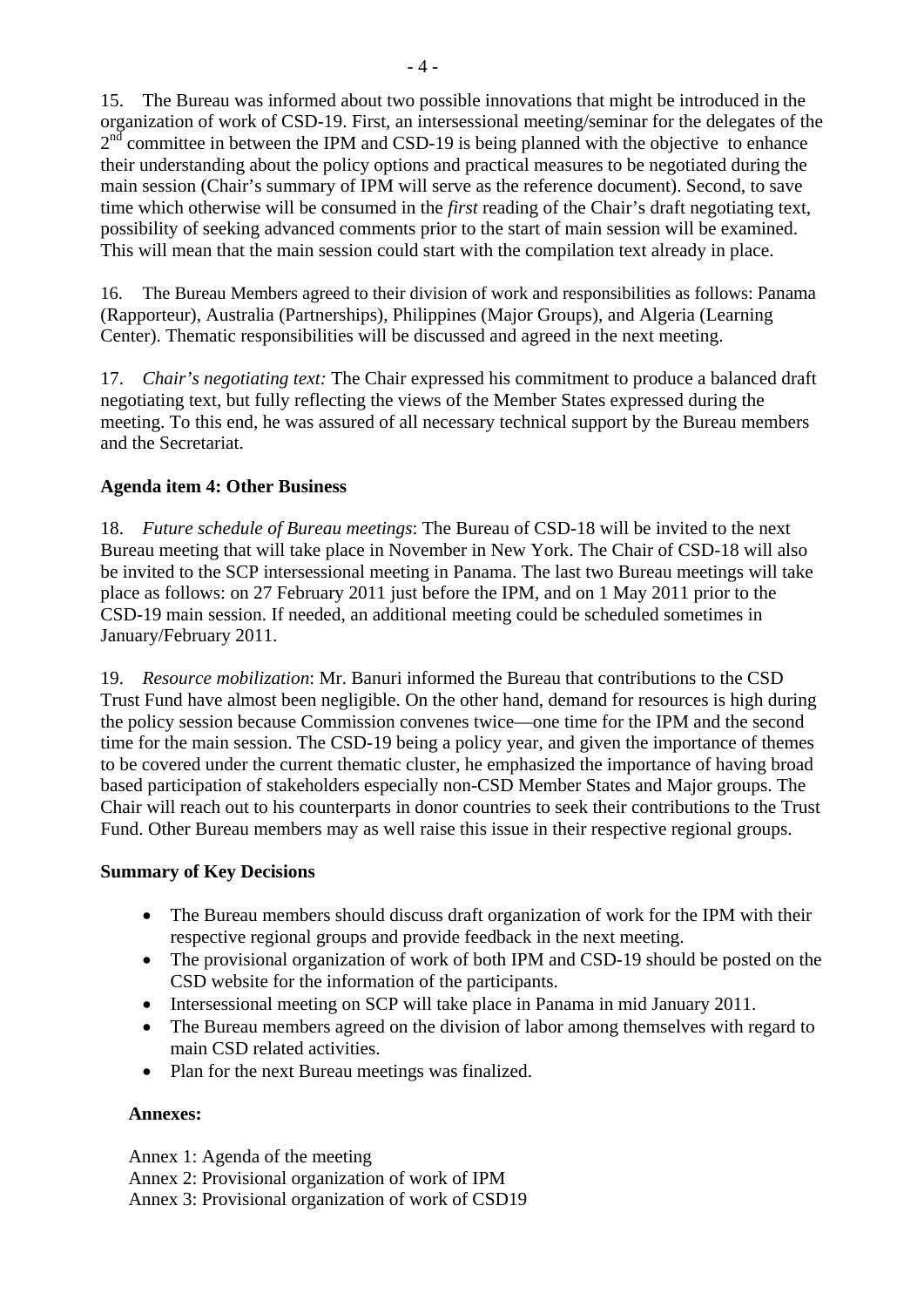

# UNITED NATIONS DEPARTMENT OF ECONOMIC AND SOCIAL AFFAIRS



## FIRST MEETING OF THE BUREAU OF THE 19TH SESSION OF THE COMMISSION ON SUSTAINABLE DEVELOPMENT

DATE: 23 September 2010 TIME: 9:30 to 11:30 am VENUE**:** Conference Room, 22nd Floor, Two United Nations Plaza (DC-2 Building), New York

### PROPOSED AGENDA

Adoption of the agenda

Agenda item 1: Introduction of Bureau members and Secretariat staff

- a. Welcome remarks (Chair of CSD-19)
- b. Introductory remarks (Director, DSD/DESA)
- c. Introduction of Vice-Chairs and Secretariat staff

Agenda item 2: Updates by the Secretariat

- a. General briefing about the CSD process
- b. Preparation of Secretary-General's reports: status and process
- c. Other documentation and background material
- d. Inter-sessional meetings

Agenda item 3: Organization of Work for IPM and CSD-19

- a. Main elements of the draft organization work for IPM
- b. Preliminary draft organization of work for CSD-19
- c. Chair's summary (preparation of draft negotiating text)

Agenda item 4: Other Business

- a. Resource mobilization
- b. Future schedule of Bureau meetings
- c. Any other business

### *Expected decisions*

- *Agreement on the organization of work of IPM*
- *Agreement on the next steps towards IPM and CSD-19*
- *Agreement on future schedule of Bureau meetings*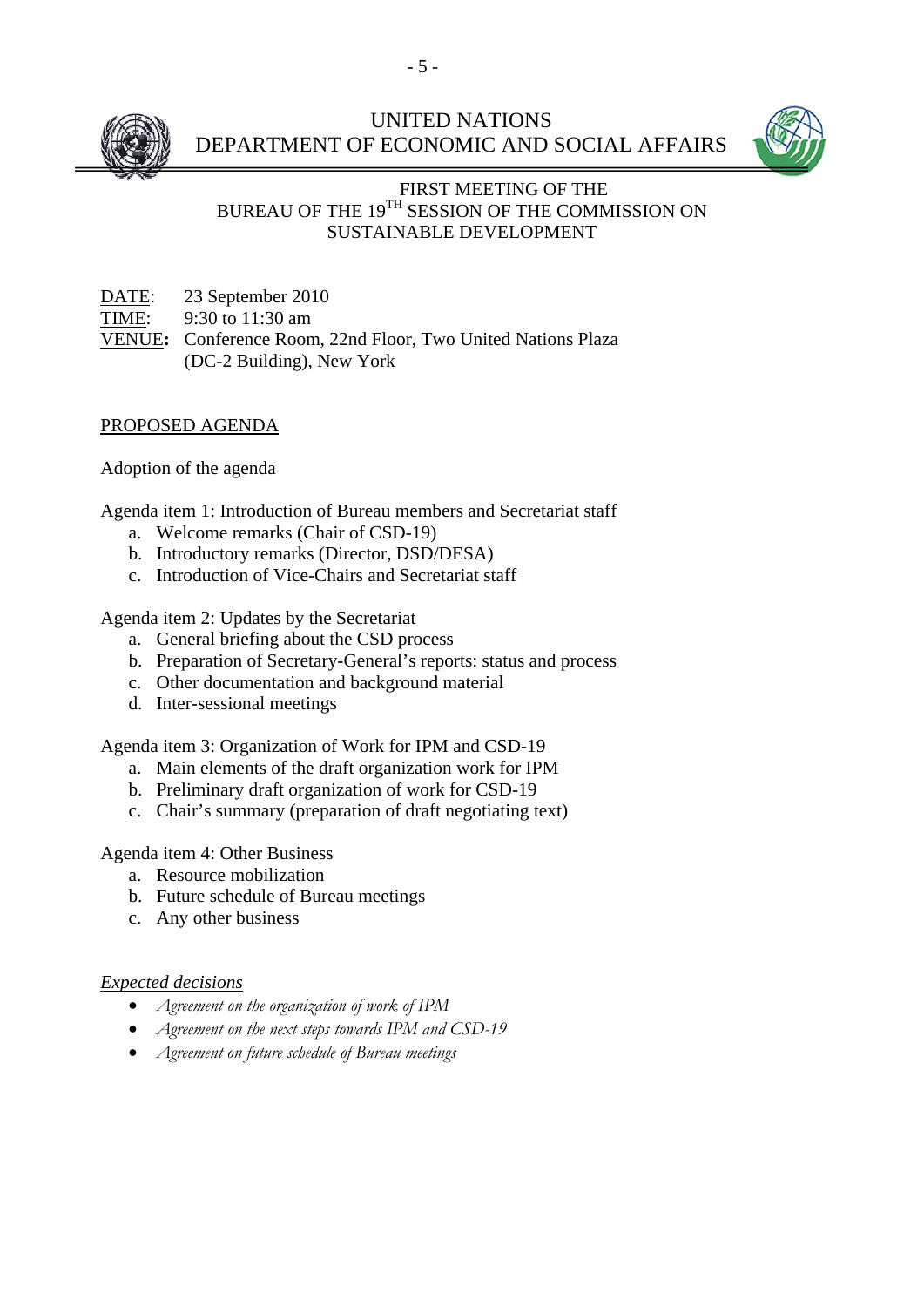- 6 -

## **CSD-19 Intergovernmental Preparatory Meeting Provisional Organization of Work\***

|                                | <b>Monday</b><br>28 February 2011                                                                                                 | <b>Tuesday</b><br>01 March 2011                                                                                     | Wednesday<br>02 March 2011                                                                                          | <b>Thursday</b><br>03 March 2011                                                                                    | Friday<br>04 March 2011                                                                                                 |
|--------------------------------|-----------------------------------------------------------------------------------------------------------------------------------|---------------------------------------------------------------------------------------------------------------------|---------------------------------------------------------------------------------------------------------------------|---------------------------------------------------------------------------------------------------------------------|-------------------------------------------------------------------------------------------------------------------------|
| AM                             | Plenary                                                                                                                           | Plenary                                                                                                             | Plenary                                                                                                             | Plenary                                                                                                             | Plenary                                                                                                                 |
|                                | Opening of the IPM<br>$\blacksquare$<br>Adoption of the agenda<br>٠<br>and organization of work                                   | <b>Transport</b>                                                                                                    | <b>Waste Management</b>                                                                                             | SCP                                                                                                                 | <b>Multistakeholder Dialogue</b><br>Advancing the                                                                       |
| 10:00 am<br>to 1:00<br>pm      | $\blacksquare$ Reporting on<br>intersessional meetings<br>Group statements<br><b>Statements by Regional</b><br><b>Commissions</b> | Policy options to address<br>barriers and constraints,<br>taking into account lessons<br>learned and best practices | Policy options to address<br>barriers and constraints,<br>taking into account lessons<br>learned and best practices | Policy options to address<br>barriers and constraints,<br>taking into account lessons<br>learned and best practices | Implementation of<br>Sustainable Development<br>(Themes of CSD-18/19)<br>Cluster)                                       |
| $CR-1$                         | Statements by Major<br>$\blacksquare$<br>Groups                                                                                   | Introduction of SG report<br>٠<br>Panel discussion<br>Interactive discussions                                       | Introduction of SG report<br>٠<br>Panel discussion<br>Interactive discussions                                       | Introduction of SG report<br>Panel discussion<br>Interactive discussions                                            |                                                                                                                         |
| <b>PM</b>                      | Plenary                                                                                                                           | Plenary                                                                                                             | Plenary                                                                                                             | Plenary                                                                                                             | Plenary                                                                                                                 |
|                                | <b>SIDS</b>                                                                                                                       | <b>Chemicals</b>                                                                                                    | <b>Mining</b>                                                                                                       | <b>Interlinkages and</b><br><b>Cross-cutting Issues</b>                                                             | $3:00 \text{ pm}$<br>Distribute Chair's Draft<br>п                                                                      |
| $3:00$ to<br>$6:00 \text{ pm}$ | Policy options to address<br>barriers and constraints,<br>taking into account lessons<br>learned and best practices               | Policy options to address<br>barriers and constraints,<br>taking into account lessons<br>learned and best practices | Policy options to address<br>barriers and constraints,<br>taking into account lessons<br>learned and best practices | Policy options to address<br>barriers and constraints,<br>taking into account lessons<br>learned and best practices | <b>Negotiating Text</b><br>$5:00 \text{ pm}$                                                                            |
| $CR-1$                         | Introduction of SG report<br>٠<br>Panel discussion<br>Interactive discussions                                                     | Introduction of SG report<br>٠<br>Panel discussion<br>Interactive discussions                                       | Introduction of SG report<br>Panel discussion<br>Interactive discussions<br>٠                                       | Introduction of SG report<br>Panel discussion<br>Interactive discussions<br>٠                                       | Introduce Chair's Draft<br>Negotiating Text and<br>invite factual comments<br>• Adoption of the report of<br><b>IPM</b> |

### **\* Under the discussion by the Bureau**

### **Notes:**

1. Interactive discussions will be led off by panellists consisting of 2-3 experts with experience in implementation, focusing on policy options and possible actions to expedite implementation, taking into account lessons learned and best practices.

2. Interventions by delegations during interactive discussions should avoid restating problems and barriers and should highlight solutions and the way forward. 4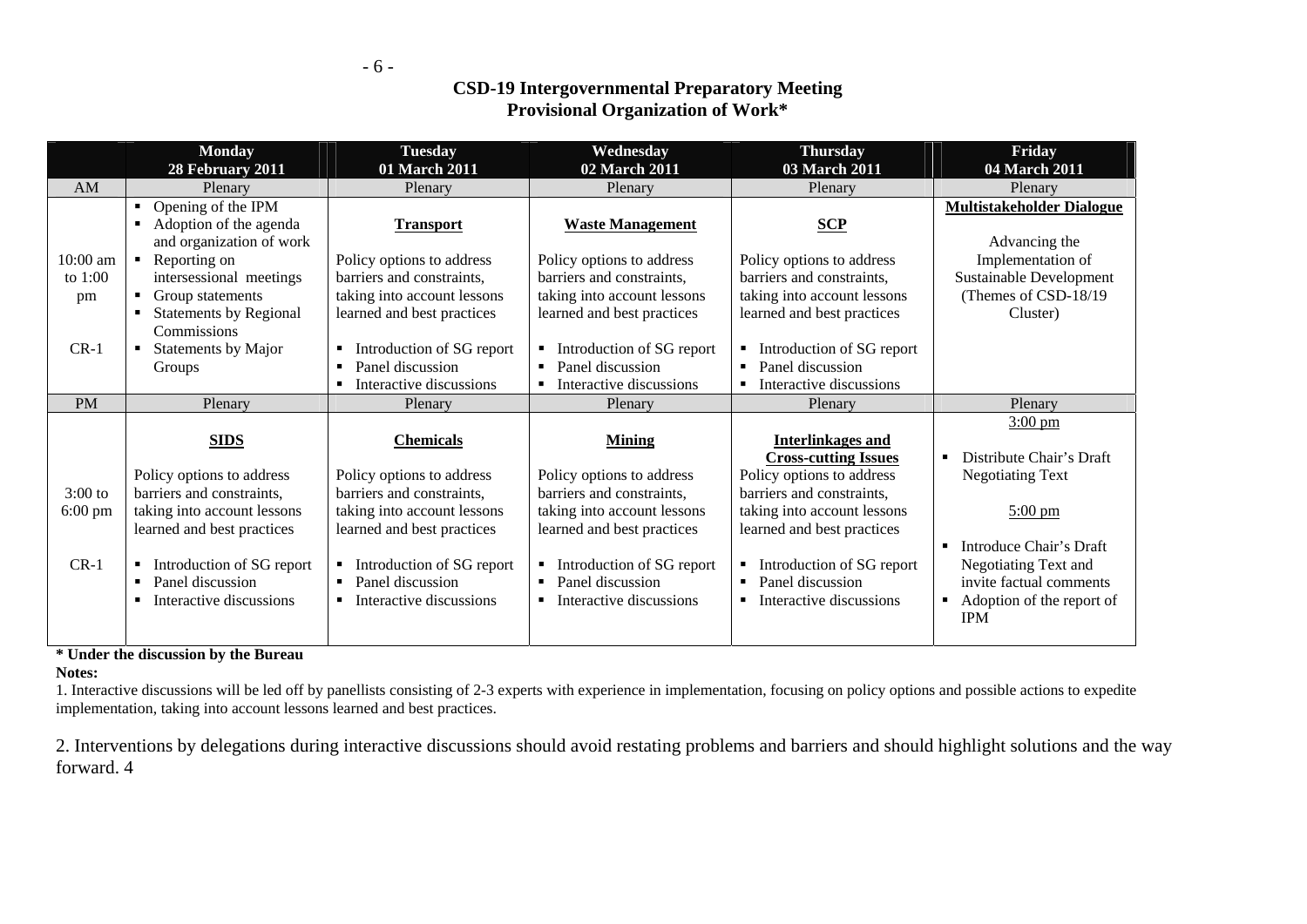### **CSD-19: PRIVISIONAL ORGANIZATION OF WORK\***

|             | <b>Monday, 2 May 2011</b>                                                                                                             | Tuesday, 3 May 2011                                                                                       | Wednesday, 4 May 2011                                                                                     | Thursday, 5 May 20011                                                                                     | Friday, 6 May 2011                                                                                        |
|-------------|---------------------------------------------------------------------------------------------------------------------------------------|-----------------------------------------------------------------------------------------------------------|-----------------------------------------------------------------------------------------------------------|-----------------------------------------------------------------------------------------------------------|-----------------------------------------------------------------------------------------------------------|
|             | Conf. Room 4                                                                                                                          | Conf. Rooms 4 and 2                                                                                       | Conf. Rooms 4 and 2                                                                                       | Conf. Rooms 4 and 2                                                                                       | Conf. Rooms 4 and 2                                                                                       |
| 10:00<br>am | <b>Opening Session</b><br>- Welcoming remarks by<br>the Chair of CSD-19                                                               | <b>Parallel negotiations</b>                                                                              | <b>Parallel negotiations</b>                                                                              | <b>Parallel negotiations</b>                                                                              | <b>Parallel negotiations</b>                                                                              |
|             |                                                                                                                                       | <b>Working Group 1 (Room 4)</b>                                                                           | <b>Working Group 1 (Room 4)</b>                                                                           | <b>Working Group 1 (Room 4)</b>                                                                           | <b>Working Group 1 (Room 4)</b>                                                                           |
|             | Election of officials<br>Opening remarks by the<br>Deputy-Secretary-<br>General<br>Adoption of the agenda<br>and organization of work | - Transport<br>- Chemicals<br>- Waste Management<br>- IL, CCI, and MoI                                    | - Transport<br>Chemicals<br>- Waste Management<br>- IL, CCI, and MoI                                      | - Transport<br>- Chemicals<br>- Waste Management<br>- IL, CCI, and MoI                                    | - Transport<br>- Chemicals<br>- Waste Management<br>- IL, CCI, and MoI                                    |
|             | Introduction of the<br>Chairperson's draft                                                                                            | <b>Working Group 2 (Room 2)</b>                                                                           | <b>Working Group 2 (Room 2)</b>                                                                           | <b>Working Group 2 (Room 2)</b>                                                                           | <b>Working Group 2 (Room 2)</b>                                                                           |
|             | negotiating document                                                                                                                  |                                                                                                           | - Mining                                                                                                  | - Mining                                                                                                  | - Mining                                                                                                  |
| 1:00<br>pm  | <b>Group Statements</b>                                                                                                               | - Mining<br>- 10 Year Framework of<br>Programmes on Sustainable<br>Consumption & Production Patterns      | - 10 Year Framework of<br>Programmes on Sustainable<br>Consumption & Production Patterns                  | - 10 Year Framework of<br>Programmes on Sustainable<br>Consumption & Production Patterns                  | - 10 Year Framework of<br>Programmes on Sustainable<br>Consumption & Production Patterns                  |
|             | <b>Conf. Room 4: Plenary</b>                                                                                                          | Conf. Rooms 4 and 2                                                                                       | Conf. Rooms 4 and 2                                                                                       | Conf. Rooms 4 and 2                                                                                       | Conf. Rooms 4 and 2                                                                                       |
| 3.00<br>pm  | <b>General Comments on the</b><br>Chairperson's draft<br>negotiating document                                                         | <b>Parallel negotiations</b>                                                                              | <b>Parallel negotiations</b>                                                                              | <b>Parallel negotiations</b>                                                                              | <b>Parallel negotiations</b><br><b>Working Group 1 (Room 4)</b>                                           |
|             |                                                                                                                                       | <b>Working Group 1 (Room 4)</b>                                                                           | <b>Working Group 1 (Room 4)</b>                                                                           | <b>Working Group 1 (Room 4)</b>                                                                           | - Transport                                                                                               |
|             | <b>Member States</b><br>UN Agencies, including<br><b>Regional Commissions</b><br>Major Groups                                         | - Transport<br>- Chemicals<br>- Waste Management<br>- IL, CCI, and MoI<br><b>Working Group 2 (Room 2)</b> | - Transport<br>- Chemicals<br>- Waste Management<br>- IL, CCI, and MoI<br><b>Working Group 2 (Room 2)</b> | - Transport<br>- Chemicals<br>- Waste Management<br>- IL, CCI, and MoI<br><b>Working Group 2 (Room 2)</b> | - Chemicals<br>- Waste Management<br>- IL, CCI, and MoI<br><b>Working Group 2 (Room 2)</b><br>- Mining    |
|             |                                                                                                                                       |                                                                                                           |                                                                                                           |                                                                                                           | - 10 Year Framework of                                                                                    |
|             |                                                                                                                                       | - Mining<br>- 10 Year Framework of<br>Programmes on Sustainable                                           | - Mining<br>- 10 Year Framework of<br>Programmes on Sustainable                                           | - Mining<br>- 10 Year Framework of<br>Programmes on Sustainable                                           | Programmes on Sustainable<br>Consumption & Production Patterns                                            |
| 6:00<br>Pm  |                                                                                                                                       | Consumption & Production Patterns                                                                         | Consumption & Production Patterns                                                                         | Consumption & Production Patterns                                                                         | <b>Plenary (Room 4)</b><br>5:30-6:00 pm<br><b>Working Groups reporting on</b><br>progress in negotiations |

**Under the discussion by the Bureau\**